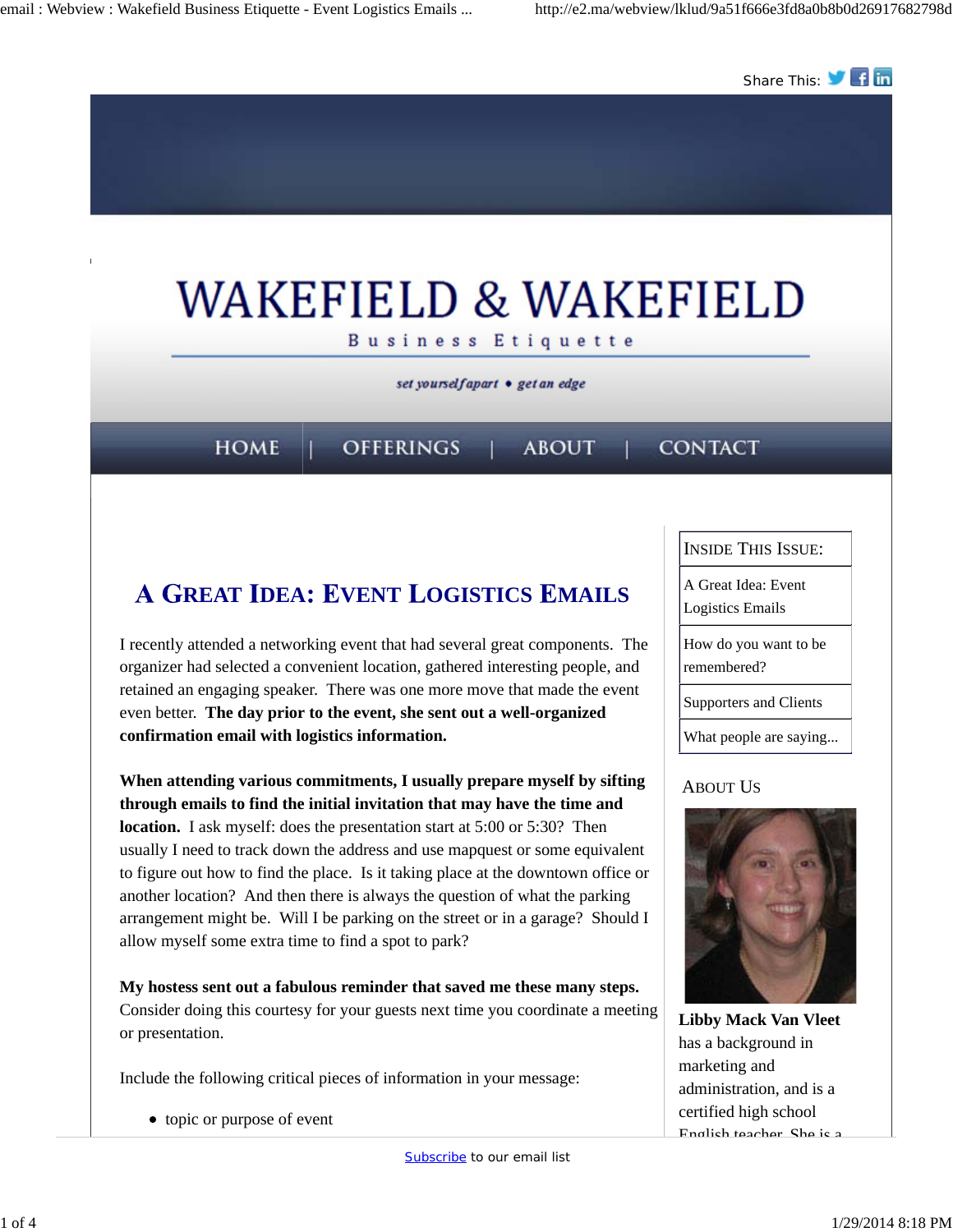- date and time
- location with general directions
- parking information, and any special instructions regarding accessing the precise location such as which elevator to use or if there is a guard with whom to check in

**Making event logistics easy for your guests will contribute to having happy and punctual attendees, an essential ingredient for a successful event.**  People will remember!

### **YOUR Business Etiquette Topics:**

**Submit your thoughts and questions to libby@wakefieldetiquette.com. Libby will address your ideas in upcoming issues of our newsletter.**

## **OW DO YOU WANT TO BE REMEMBERED**

Libby Van Vleet and her father Wake Mack promote business etiquette. It is a smart and easy way to retain clients. Increase business earnings and sales. It is time to take your employees to the next level.



When you retain the services of Wakefield & Wakefield, be prepared for success as your staff members maximize their potential and exceed expectations.

Set yourself apart to get an edge. People will remember!

*For further information about Wakefield & Wakefield, contact Libby at 503-893-9253 or libby@wakefieldetiquette.com.*

### **UPPORTERS AND LIENTS**

### *Thanks to all of our fabulous clients and supporters.*

- Arlington Club Speakers Corner Arlington Club
- CB Richard Ellis, Inc. Mike Wells, Managing Director
- $\bullet$  Isler Northwest LLC Tania Gitch, C.P.A.
- National Charity League, Inc. Sarah Allen, Portland Chapter

graduate of Colorado College and Chapman University.



**Wake Mack** is a former lawyer, local businessman and financial services development officer. He graduated from Notre Dame, Willamette College of Law, and served in the U.S. Marines Corps.

www.wakefieldetiquette.com 503-893-9253

#### WISE WORDS

"Life is not so short but that there is always time for courtesy."

*– Ralph Waldo Emerson*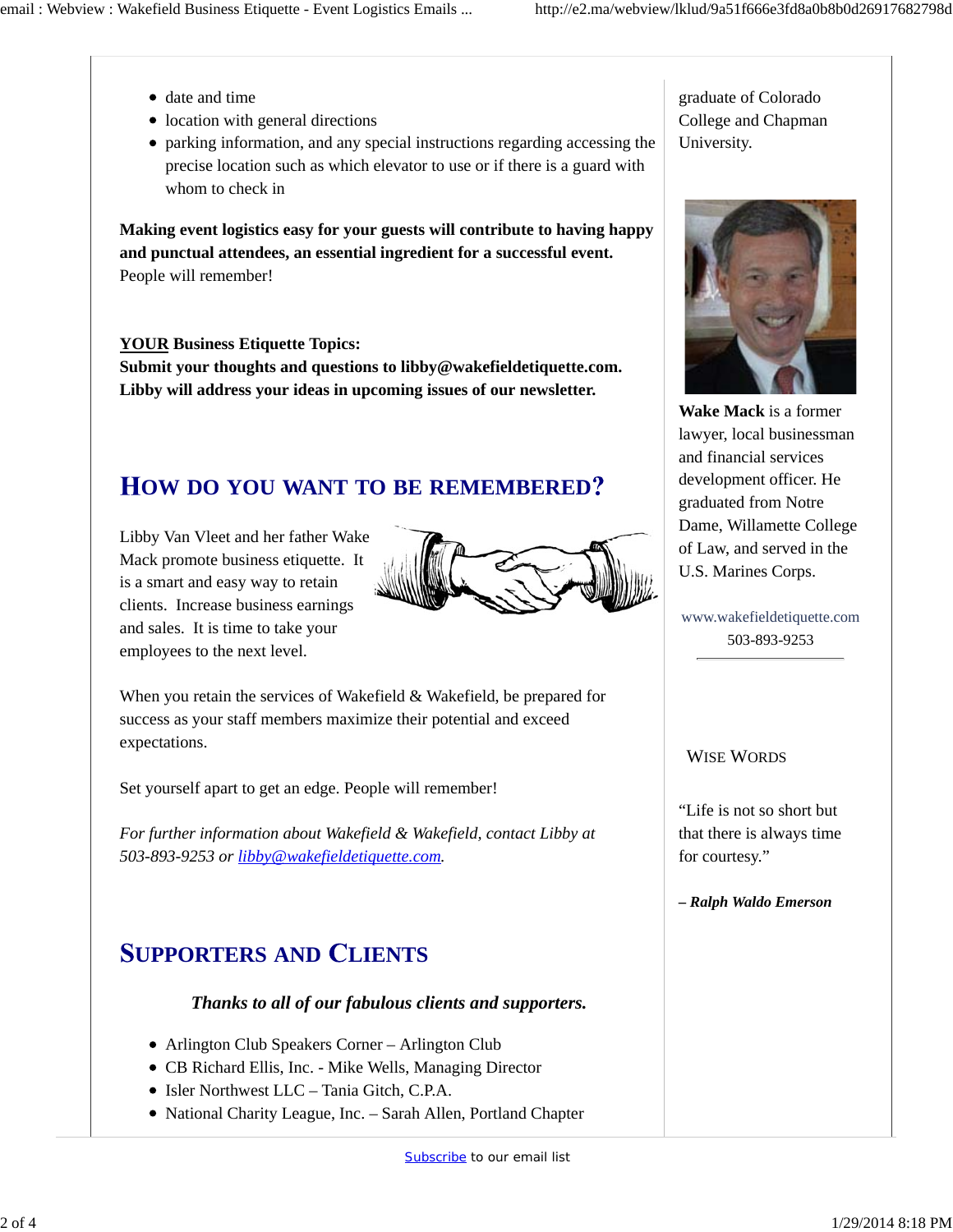- Perkins Coie LLP Stephen English, Partner Litigation
- Washington Trust Bank Linda Williams, President, Oregon Region

# **HAT PEOPLE ARE SAYING**

"Excellent, practical guidance to avoid embarrassing social mistakes and to maximize the business opportunities created by social interactions." *Stephen English, Partner - Litigation, Perkins Coie LLP*

"Thank you, Wake -- You and Libby were a breath of fresh air for us. Thank you for taking your time to share such timeless information with us." *John Chambers, C.P.A., Isler Northwest LLC*

"Thank you. All of us have more than a few important take-aways – and it was fun too."

*Linda Williams, President, Washington Trust Bank, Oregon Region*

"Thank you for your wonderful presentation today. My colleagues and I enjoyed it immensely and are sure we will put it to good use." *Ray Jordan, President, Ray Jordan, PC*

"There has been a lot of 'buzz' about [your presentation]. People are really interested in the subject, love the positive ways that you present it, and want more."

*Amy Fields*



5331 S.W. Macadam Avenue, Suite 258-432, Portland, OR 97239 503-893-9253 libby@wakefieldetiquette.com www.wakefieldetiquette.com

Subscribe to our email list